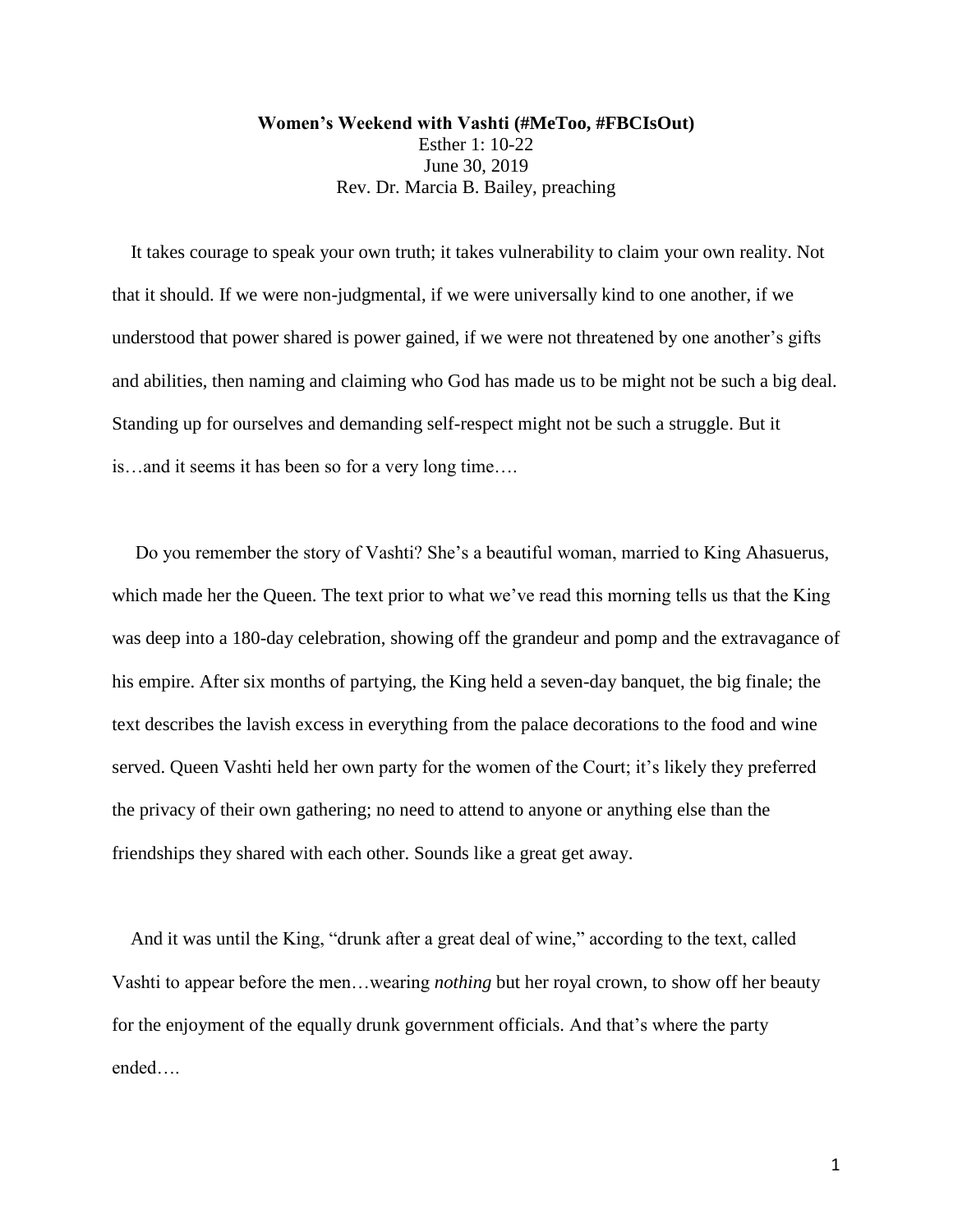Because Vashti refused. Because Vashti refused to be disrespected. Because Vashti refused to be objectified. Because Vashti refused to be reduced to a man's, even her husband's, plaything.

 Vashti stood up for Vashti. And in doing so, she stood for all the women of the court, all the women of her age, all the women of every age who have been devalued and dishonored and denigrated for the pleasure of others. In person, in print, on line, where ever and whenever it occurs. Vashti claimed Vashti: her own personhood as created in the image of God, fashioned after the Divine likeness, proclaimed "good" and valuable and holy because she was God's own, like each and every one of us is God's own. Vashti "came out" as Vashti: beautiful, perhaps, but also wise and strong and purposeful and empowered, claiming her personhood at great risk to her very life. Were she alive today to tell this story, the other women of the Court would have likely posted "#MeToo." For the demands made of Vashti were all too familiar to all the women gathered in that place.

 What does it take to claim our own lives? To declare our own truth? To live into who God calls us to be at the risk of what others expect us to be?

 I think it takes courage. Vashti's refusal could have cost her her life. The King was so furious at her refusal that he gathered his advisors and governors. They assured him that this refusal would surely inspire *other* women to stand up as well, to refuse their own husbands, to refuse other men. And so, they banished Vashti and removed her as queen. And because they felt so threatened, they created a law that required women to submit to their husbands, the "proclaimed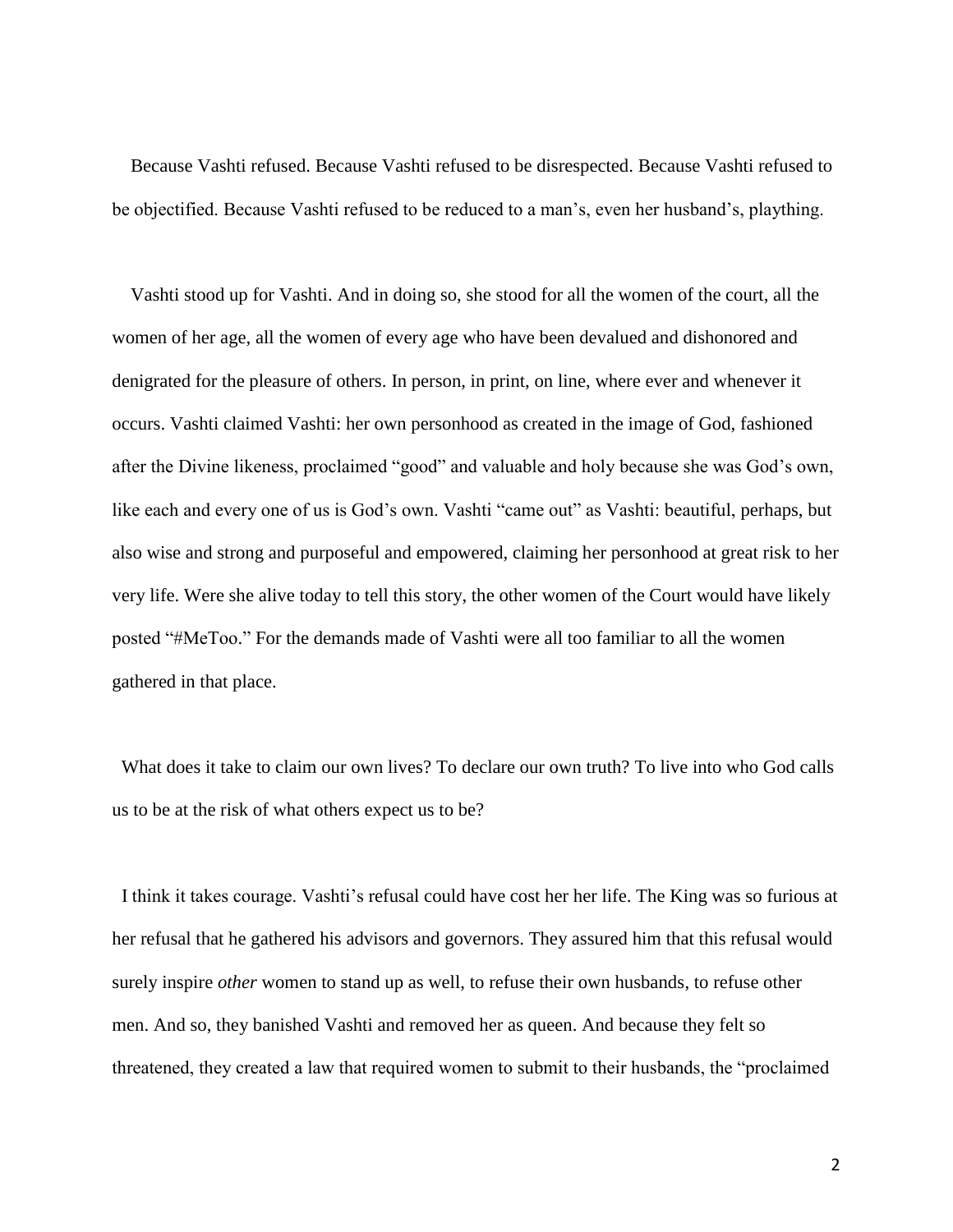head of the house", so that this would never happen again. So that women wouldn't stand up, speak out, claim their right to be God's own. Meanwhile, the story goes on to tell of Esther becoming queen, using her intellect and experience to take great risks in order to deceive the King and to save the Hebrew people. So much for their law. #MeToo, #CourageIsContagious.

 Last Sunday my niece came out. She was raised in a very conservative church who told her that anyone who identifies as anything other than male and female, anyone who engages in a relationship other than male with female, will burn in hell, is unforgivable, will die apart from all others, will live and die apart from God. She was raised hearing this; and she believed it until…. she couldn't believe it any more. Until she found the courage to claim herself, to be Vashti, to stand up to hate and objectification and to say a fuller, more authentic "yes" to herself and "yes" to God! At the risk of losing her parents and siblings, at the risk of losing her church, at the risk of losing God.

 But she *didn't lose God*…. because there was another congregation, another pastor who invited her to life as God created her. It was courageous of her; it was courageous of them and it was courageous of *you* to live into the place where all are welcome! FBC has been on this path for a long time, and at times it has been difficult and costly, but it's a journey we will continue to take together. It's risky to say we who we are, out loud and in public, because when we do so, it's only a matter of time before someone else will come along to try to tell us how and why we are wrong; someone else will try to limit our reach, weaken our tenacity, subvert our power to embody the fullness of the realm of God. You were courageous to vote to be welcoming; you are being courageous when you tell others, when we put rainbows on our signs and connect with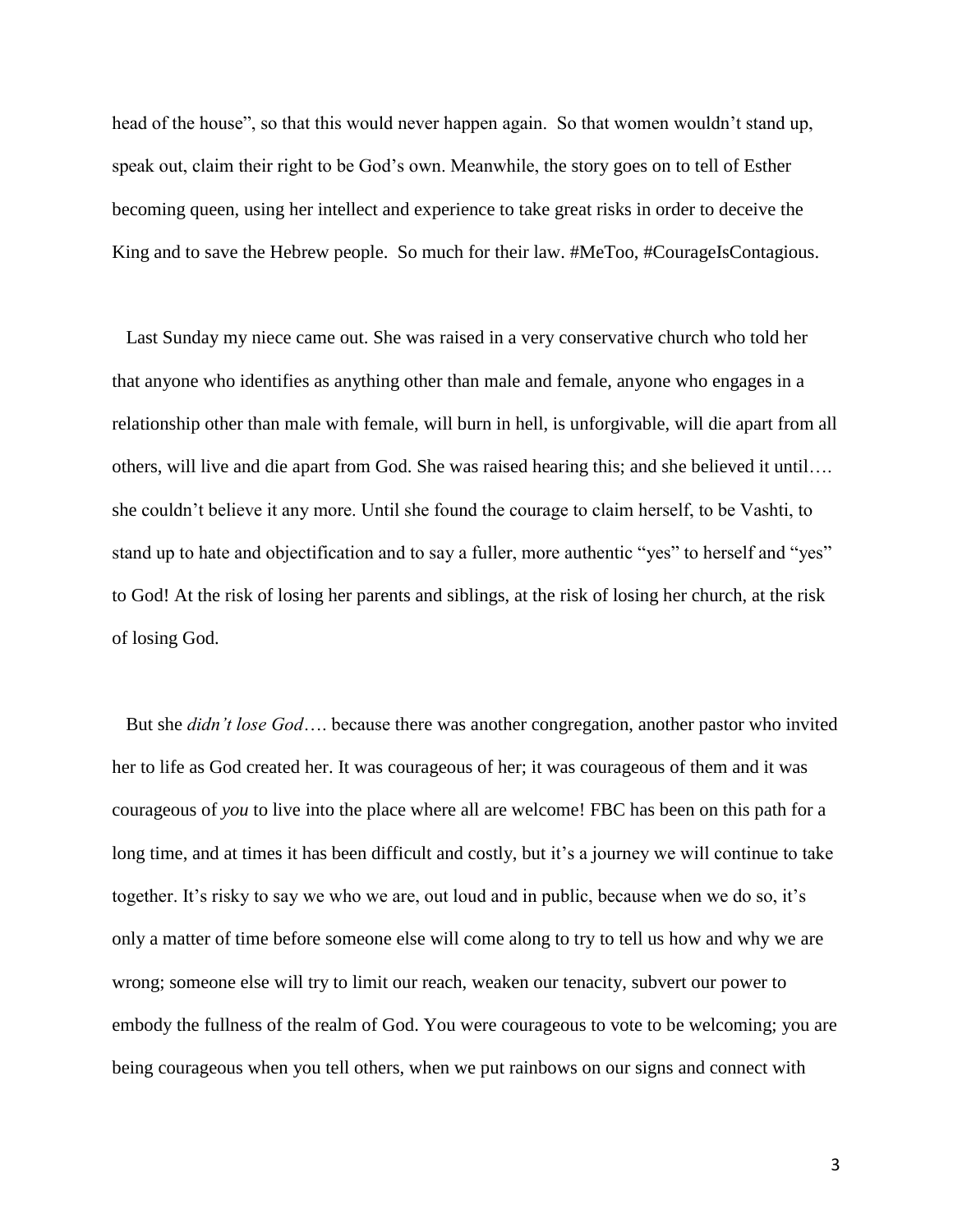others who are courageous too. Because true courage requires vulnerability…. Vashti lost much, but in losing the crown she gained herself.

 And that's what matters, doesn't it? That each one of us find and discover ourselves? Our true selves: the people God designed and called each one of us to be. Such discovery requires vulnerability: the willingness to look inside ourselves, to see ourselves as we really are. It requires that we stop playing games, pretending, fitting in, but rather that we open ourselves to love, to light, to grace and to goodness, all of God, and become all that we are yet to be. Some of you have done this and continue to do this, living vulnerably but courageously. Others of you may be somewhere on this journey. And some of you are not there yet, but you long to be and we can help you be. I am on my own journey, as some of you know. The journey of becoming all God has called me to be. My husband of 35 years and I are going our separate ways. I am in the midst of a divorce; I am choosing new life. No, I am not "coming out" in the traditional way; that is, my sexual identity isn't the issue here. But I am saying this publicly to you because it is my truth; it is my pain and yes, failure; it is my new beginning, my re-start and my chance to hear more clearly God's invitation to my life.

 We each have one precious life. We dare not miss the chance to live it authentically, fully, daringly. Vashti's refusal to be used, to be objectified, to be denied dignity and self-respect gave her the power and courage to be strong and open and self-possessed and whole. Whole! A whole person loving and serving a whole God!